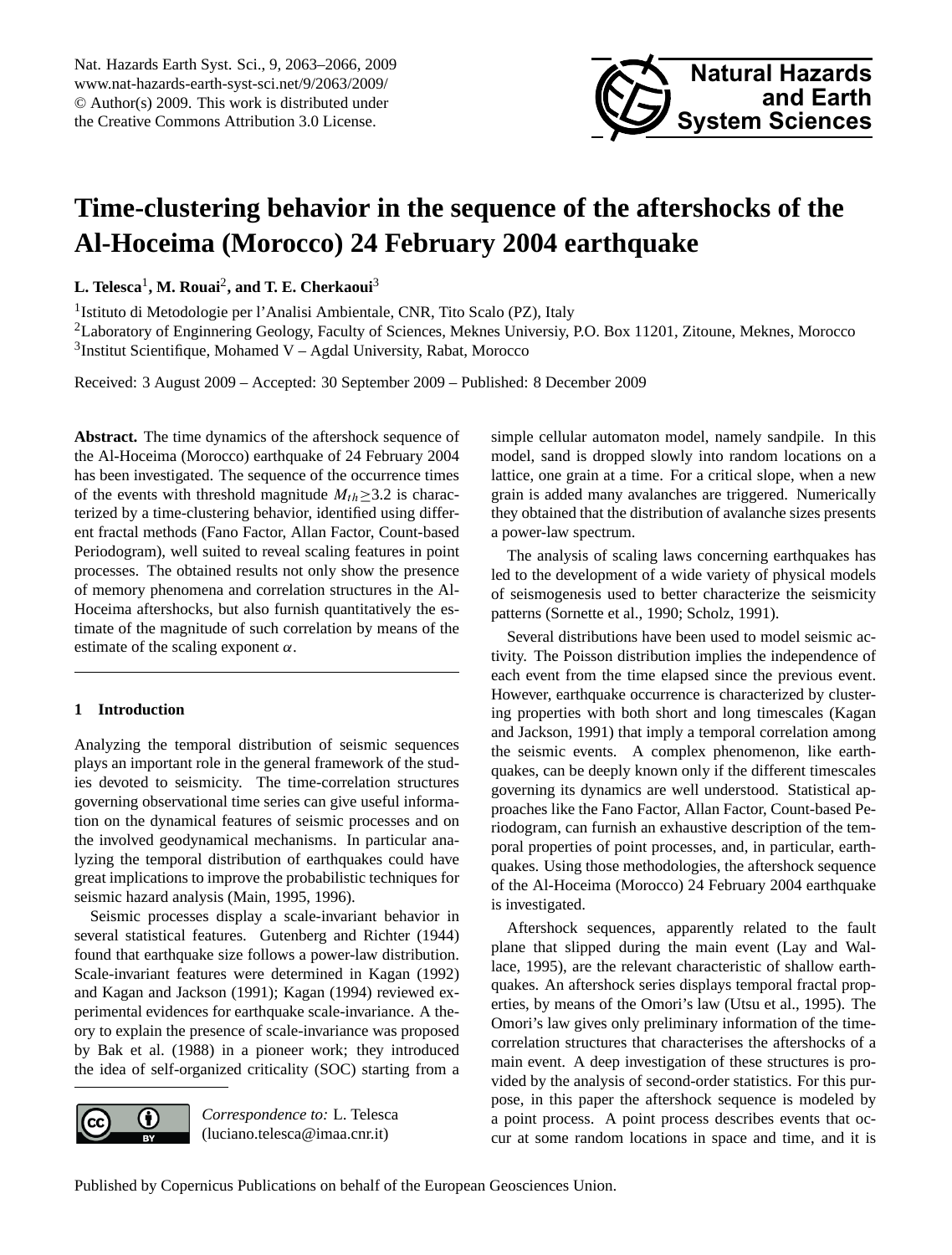completely defined by the set of event times and hypocenter locations. Dividing the time axis into equally spaced contiguous counting windows of duration  $\tau$ , we produce a sequence of counts  $\{N_k\}$ , where  $N_k$  represents the number of events falling into the kth window. This sequence is a discreterandom process of non-negative integers. An important feature of this representation is that it preserves the correspondence between the discrete time axis of the counting process  $\{N_k\}$  and the "real" time axis of the underlying point process, and the correlation in the process  $\{N_k\}$  refers to correlation in the underlying point process (Thurner et al., 1997). Such a process may be called fractal when a number of relevant statistics exhibit scaling with related scaling exponents, that indicate the represented phenomenon contain clusters of points over a relatively large set of timescales (Thurner et al., 1997).

The temporal fluctuations of a process are investigated by the analysis of its power spectral density. The power spectral density provides a measure of how the power in a process is concentrated in various frequency bands, and for a process with scaling properties it follows a power-law behavior  $S(f) \propto f^{-\alpha}$ , with the exponent  $\alpha$  measuring the strength of the cauterization. Of course, for a finite size fractal real process the power spectral density behaves as an inverse powerlaw function in a limited range of frequency, approaching an asymptotic value at high frequencies, at which the behavior of the process can be considered Poissonian. The clustering behavior of a point process leads to a power-law (fractal) shape of some of the statistics, used to describe its properties; we refer, in particular, to the Allan Factor (AF), that allows to estimate the spectral exponent  $\alpha$ ; the numerical value of  $\alpha$ is an indicator of the presence of clusterisation in the process (Thurner et al., 1997). If the point process is Poissonian, the occurrence times are uncorrelated; for this memoryless process  $\alpha \approx 0$ . On the other side,  $\alpha \neq 0$  is typical of point processes with self-similar behavior; self-similar meaning that parts of the whole can be made to fit to the whole in some way by scaling (Mandelbrot, 1983).

#### **2 The methods**

The sequence of the recorded earthquakes can be expressed by a finite sum of Dirac's delta functions centered on the occurrence times  $t_i$ :

$$
y(t) = \sum_{i=1}^{n} \delta(t - t_i).
$$
 (1)

Dividing the time axis into equally spaced contiguous counting windows of duration  $\tau$ , we can produce a sequence of counts  $\{N_k(\tau)\}\$ , with  $N_k(\tau)$  denoting the number of earthquakes in the  $k$ -th window:

$$
N_k(\tau) = \int_{t_{k-1}}^{t_k} \sum_{j=1}^n \delta(t - t_j) dt.
$$
 (2)

Nat. Hazards Earth Syst. Sci., 9, 2063[–2066,](#page-0-0) 2009 www.nat-hazards-earth-syst-sci.net/9/2063/2009/

A measure, related to the variability of successive counts, useful to detect the event clustering in a point process, is the Allan Factor (AF) (Allan, 1966), defined as the variance of successive counts for a specified counting time  $\tau$  divided by twice the mean number of events in that counting time

$$
AF(\tau) = \frac{<(N_{k+1}(\tau) - N_k(\tau))^2>}{2 < N_k(\tau)>}.
$$
 (3)

This measure reduces the effect of possible nonstationarity of the point process, because it is defined in terms of the difference of successive counts. The AF of a fractal point process varies with the counting time  $\tau$  with a power-law form:

$$
AF(\tau) = 1 + \left(\frac{\tau}{\tau_1}\right)^{\alpha} \tag{4}
$$

with  $0 < \alpha < 3$  over a large range of counting times  $\tau$  (Lowen and Teich, 1995 ). The monotonic power-law increase is representative of the presence of fluctuations on many timescales. The scaling exponent  $\alpha$  is the so-called fractal exponent. If  $\alpha > 0$  then the represented phenomenon contains clusters of points over a relatively large set of timescales. If  $\alpha \approx 0$ , the earthquake occurrence process is Poissonian and the occurrence times are uncorrelated. The crossover timescale  $\tau_1$  is the fractal onset time, and marks the lower limit for significant scaling behavior in the AF (Teich et al., 1996), so that for  $\tau \ll \tau_1$  the clustering property becomes negligible at these timescales. Thus,  $\tau_1$  is estimated as the timescale over which the AF increases as a power-law function of the timescale  $\tau$ . AF assumes values near unity for Poisson processes.

The count-based Periodogram (PG) (Teich et al., 1996), that is the periodogram of the sequence of the counts, is another statistical measure that allows estimating the fractal exponent  $α$ . This measure performs an estimate of the power spectral density, which gives information on how the power of the process is concentrated at various frequency bands. The calculation of the PG by means of a count-based approach implies the division of the total observation period into a number  $N$  of no overlapping windows of length  $w$ . The sequence of the counts is then Fourier transformed and the PG is obtained by the squares of the coefficients of the Fourier representation of the series of counts. Generally, in order to use the Fast Fourier Transform (FFT) the number N of the windows of duration  $w$  is a power of two. For point processes with scaling properties the PG decreases as a power-law function of the frequency  $f$  over a significant range of frequencies,  $S(f) \propto f^{-\alpha}$ . Of course, for a finite size fractal real process the power spectral density behaves as an inverse power-law function in a limited range of frequencies, approaching an asymptotic value at high frequencies, at which the behavior of the process can be considered Poissonian. The numerical value of  $\alpha$  is an indicator of the presence of clusterization in the process (Thurner et al., 1997). If the point process is Poissonian, the occurrence times are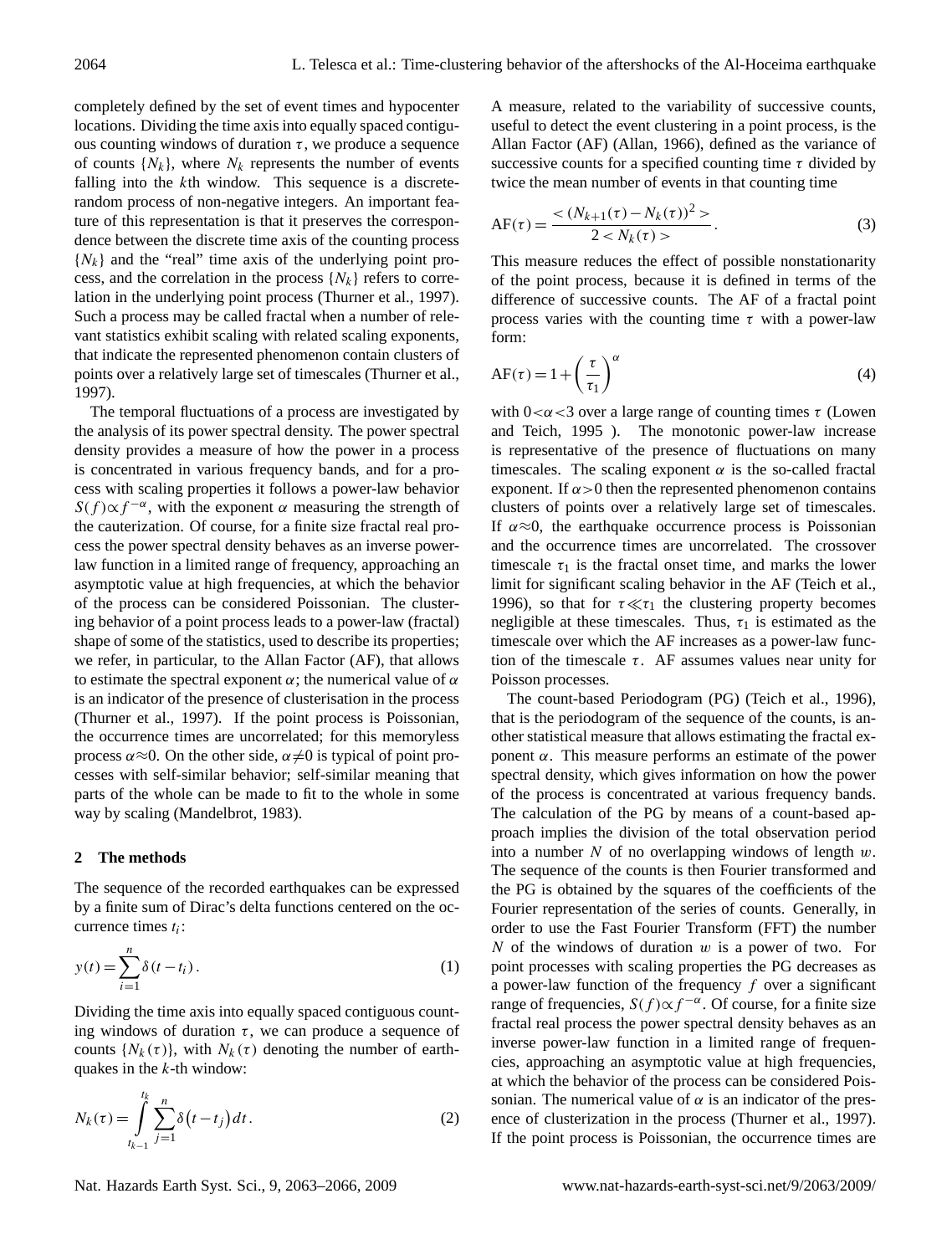

Fig. 1. Hypocenter of 938 aftershocks recorded with a minimum of five stations.

ponent  $\alpha$  principally involves lower frequencies where this This method introduces a bias at higher frequencies, since minimum count-window size. But, the estimation of the exuncorrelated; for this memoryless process, the PG is approximately flat for any frequency bands and  $\alpha \approx 0$ . On the other side,  $\alpha \neq 0$  is typical of point processes with scaling behavior. the fine time resolution information is lost as a result of the bias is negligible.

# 101 N(M> **3 Analysis of Al-Hoceima aftershock series**

.<br>المراجع المراجع المراجع المراجع المراجع المراجع المراجع المراجع المراجع المراجع المراجع المراجع المراجع المراج<br>المراجع المراجع المراجع المراجع المراجع المراجع المراجع المراجع المراجع المراجع المراجع المراجع المراجع المر located in the eastern Mediterranean collision boundary be-Al-Hoceima region (NE Morocco, Fig. 1) is the most seismically active zone of the country (Cherkaoui, 1991). It is tween African and Eurasian plates. The average displacefuse seismicity, with a strike-slip dominant mechanism. On ment is about 5 mm/y (Argus et al., 1989). This convergent movement of Africa towards Eurasia induces high and dif-24 February 2004 at 2 h 27 mn 47 s, Northern Morocco was again struck by a shallow earthquake of magnitude  $M_w=6.3$ (Stich et al., 2005) and intensity IX (MSK scale).The earthquake occurred in Ait Qamra, a village located 15km southwest of Al-Hoceima. The earthquake shook the region, causing the considerable damages to the Ait Qamra, Imzouren and its surrounding regions. The toll of earthquake is catastrophic: 629 dead, 926 injured, 15 000 of people lost their homes and more than 2500 houses destroyed. The main shock was located at 35.129◦ N–4.011◦ W and depth=5.5 km. Investigations carried out rapidly in the region just after the earthquake resulted in serious damages to the constructions: hoses, schools, mosques (Cherkaoui, 2005). The earthquake main event was followed by a long aftershock sequence dur-



minimum magnitude of completeness is 3.2. The b-value, estimated **Fig. 2.** Gutenberg-Richter analysis of the aftershock sequence. The as the slope of the line fitting the cumulative number of events versus threshold magnitude, for  $M_{th} \geq 3.2$  is 1.04.

ing the time from 24 February to 31 May. During this period six strong aftershocks occurred with  $m_b > 5.0$ . A total of 838 shocks have been identified as having occurred in the neighbourhood of the main shock and recorded with of a minimum of five stations. These events were located using Hypo $71PC$  program (Lee and Valdés., 1985) with the  $P$  and S arrival times collected at all the available stations (Fig. 1).

In order to study the temporal distribution of a complete catalogue, we performed the Gutenberg-Richter analysis (Fig. 2), obtaining a b-value of 1.04 for the cumulative distribution of events with magnitude  $M \geq 3.2$ , that can be considered the minimum magnitude of completeness. We computed the  $AF(\tau)$  for counting times of duration of 50 s to  $T/10$ , where  $T$  represents the total observation period; the upper cut-off is due to the finite data length (Thurner et al., 1997) . The AF plot (Fig. 3) gives clear indication of the fractal behaviour; the AF is seen to increase with linear behaviour for counting times greater than approximately  $\tau_1 \sim 10^4$  s in bilogarithmic scales, which can give a rough estimate of the fractal onset time. The slope of the straight line that fits the AF in the linear range gives the estimate of the exponent  $\alpha$ . In particular we estimated  $\alpha \sim 0.9$ . Figure 4 shows the results obtained performing the PG analysis; the estimated scaling exponent ( $\alpha$ ~1.09) and the crossover timescale are consistent with those calculated by the AF method.

### **4 Conclusions**

The occurrence time sequence of aftershocks of the Al-Hoceima (Morocco) 24 February 2004 earthquake has been studied by means of quantitatively fractal tools (AF and PG). These methods, extensively used in other scientific fields, are very useful to reveal the presence of clustering behavior in